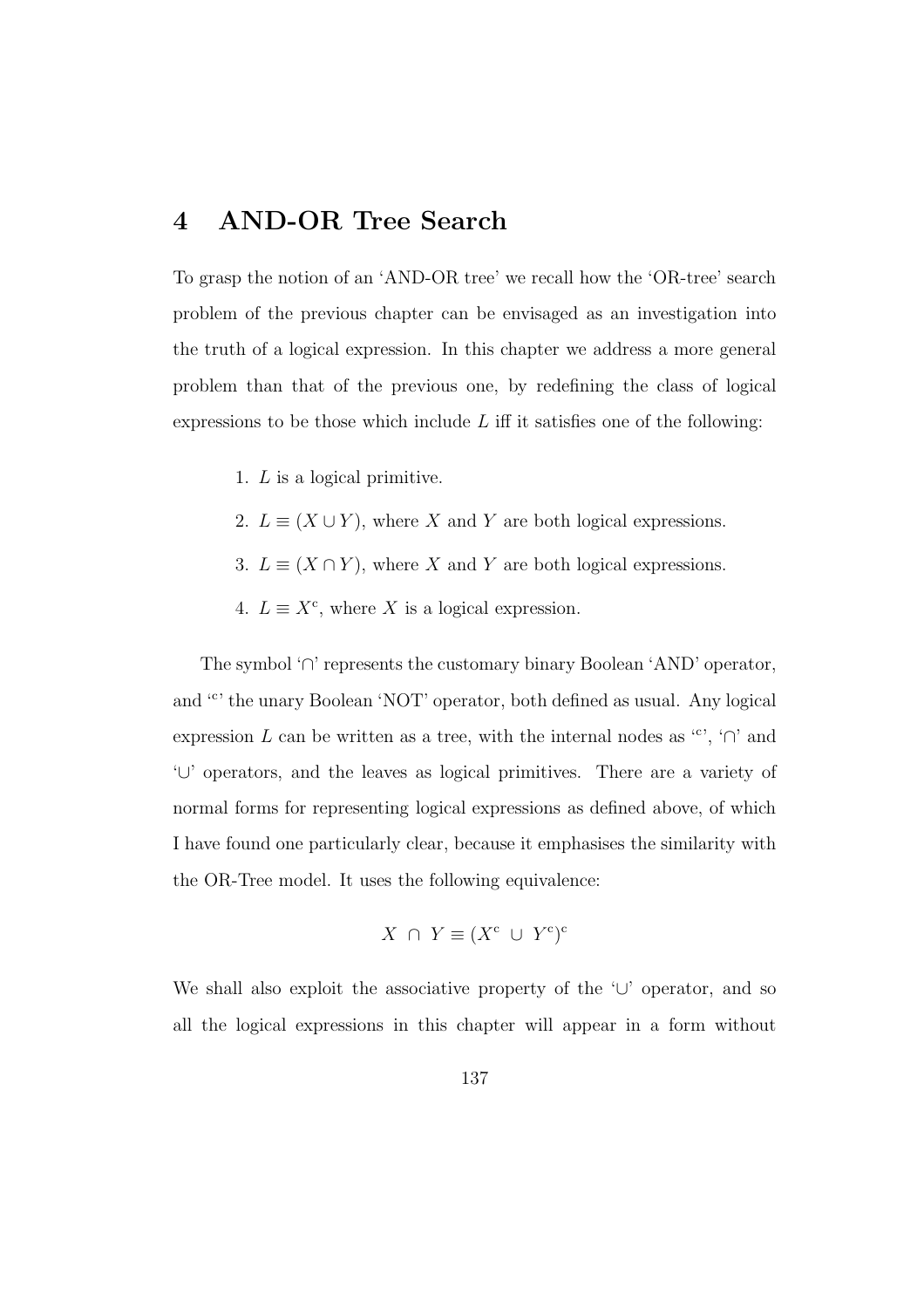'∩- operators, and with alternate levels of '∪' and '<sup>c</sup> ' operators. For example, the logical expression  $(A \cap B^c) \cap (C \cup D)$  would be transformed into  $(A<sup>c</sup> \cup B \cup (C \cup D)<sup>c</sup>)<sup>c</sup>$ , represented in the below figure.



Whilst it is well known that any such logical expressions can be transformed to one which has only the single operator 'NAND', this representation is not useful for our purposes. This is because the economy of operators is achieved by duplicating the logical primitives (e. g.  $A<sup>c</sup> \equiv (A \text{ NAND } A)$ , which brings more serious problems of its  $own<sup>17</sup>$ .

<sup>&</sup>lt;sup>17</sup>Since the two A's in the above example correspond to a single node, they share a single expansion. This representation would therefore enforce a dependence structure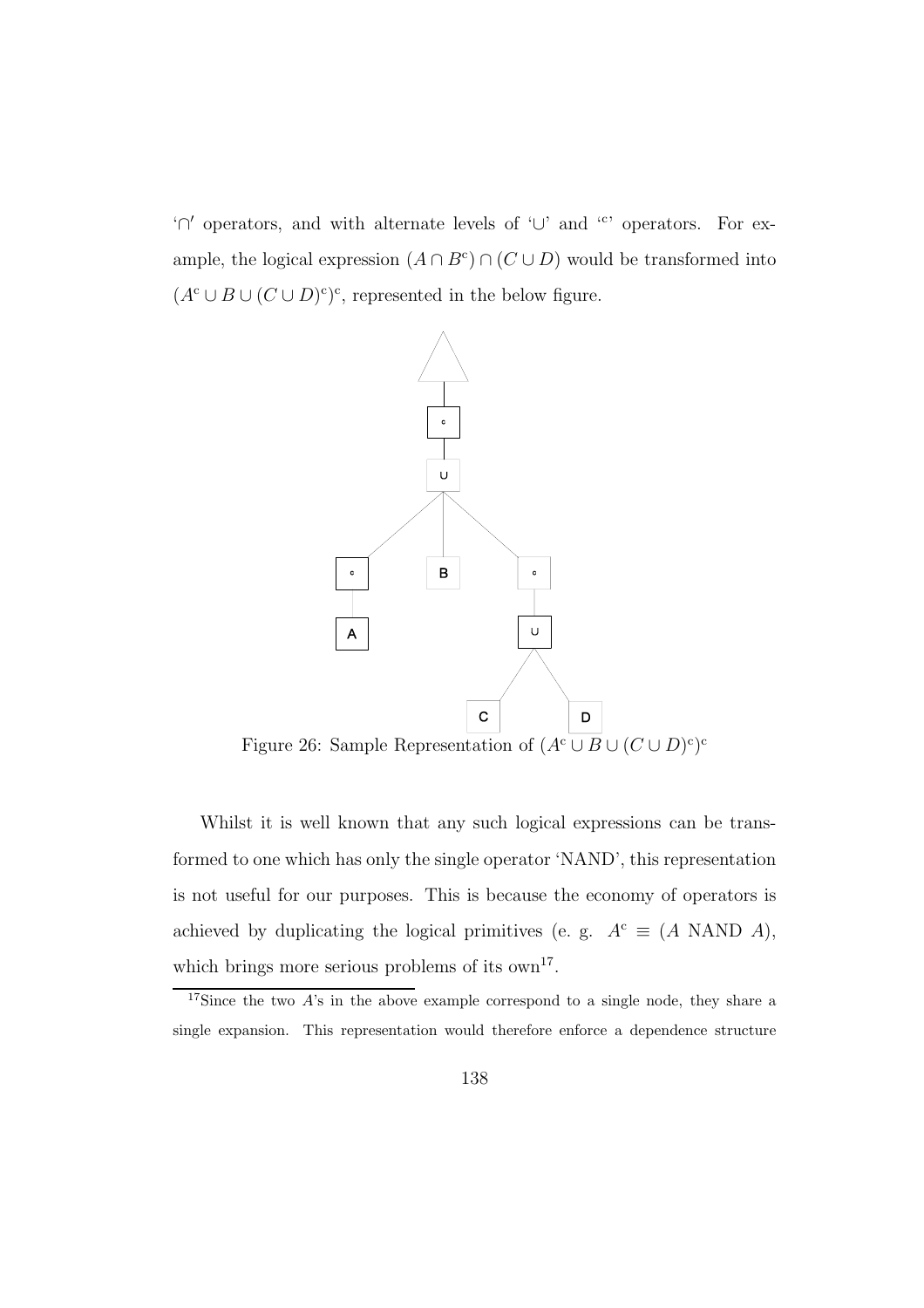## **4.1 Deterministic Case**

By way of introduction we first consider the case in which the logical primitives are boxes. This problem was first addressed by Joyce [35]. The optimal policy may be efficiently deduced in time proportional to the overall length of the logical expression by working backwards from the tree which represents it. The leaves are simple logical primitives. Iterative application of the two steps below suffices to transform an arbitrary logical expression into an OR-tree of depth one which can then be solved in the fashion described in the Section 3.1:

> 1. Sibling chunking: This applies to logical expressions of the form  $L = l_1 \cup l_2 \cup \ldots \cup l_N$ , where each  $l_i$  is a simple logical primitive. This is an example of the boxes case of Section 3.1, so the optimal policy is to search the  $l_i$  in decreasing order of  $\mathcal{O}_i$ . Assuming the node types are ordered by  $\mathcal{O}_i$ , so that  $\emptyset_i \geq \emptyset_j$  for  $i < j$ , we have the following formulae for  $t_L$ , the expected time taken to determine the truth of  $L$ , and for  $p<sub>L</sub>$ , the probability that L is true:

$$
t_L = \sum_{i=1}^{N} t_i \prod_{j=1}^{i-1} q_j
$$
  $p_L = 1 - \prod_{i=1}^{N} q_i$ 

between the logical primitives which violates the fundamental assumption, that each logical primitive is a single search opportunity which may be explored independently of all the others.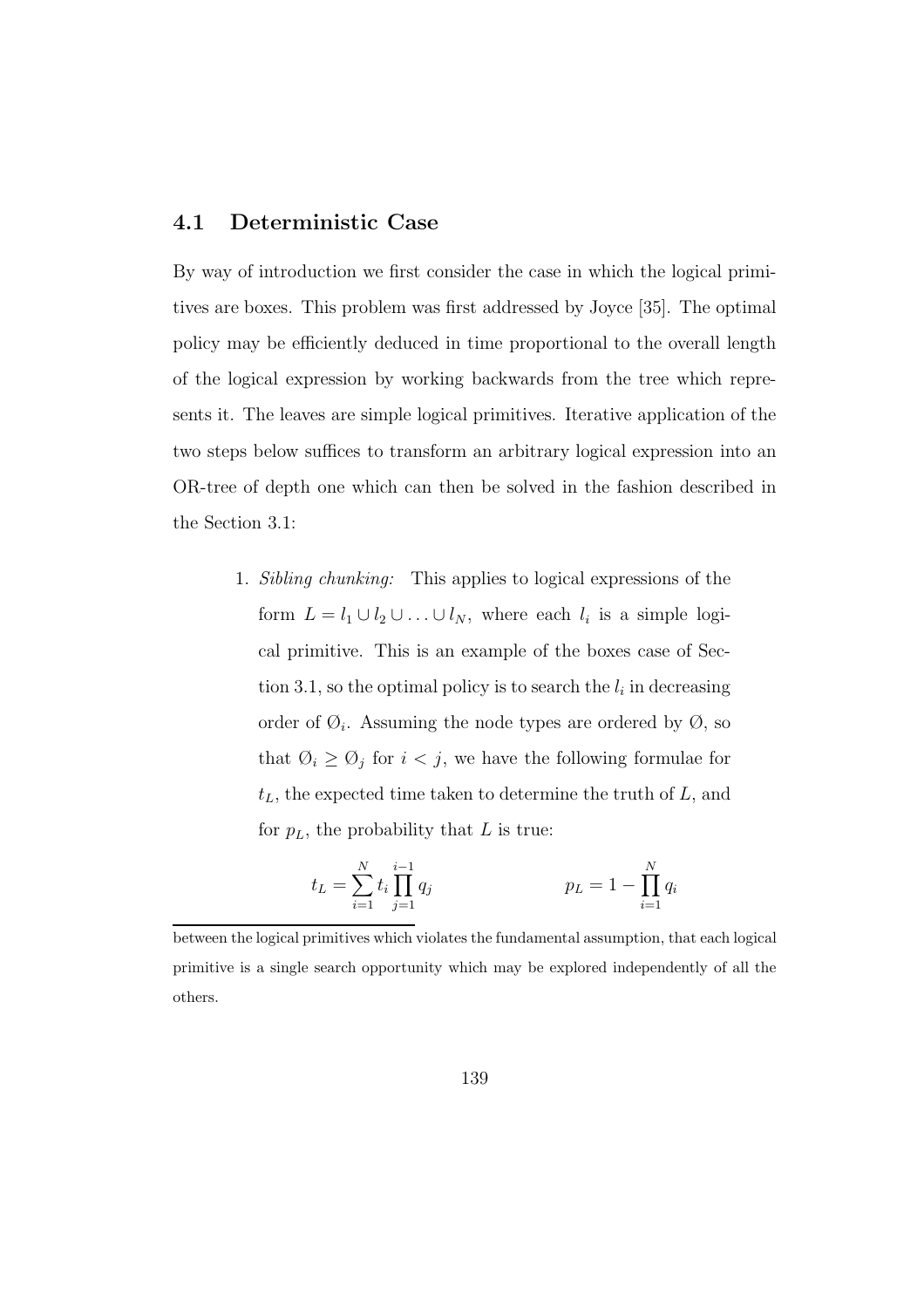Thus, the compound expression,  $l_1 \cup l_2 \cup \ldots \cup l_N$  can be represented by a new simple logical primitive, L, with details  $d_L = (t_L, p_L).$ 

2. 'Complement' Removal: This applies to logical expressions of the form  $L^c$ , where L is a simple logical primitive. We replace  $L^c$  by a new simple logical primitive, L, with  $t_L = t_L$ ,  $p_{\rm L} = 1 - p_{L}.$ 

# **4.2 Stochastic Case**

We now increase the scope of the model to cater for a more general class of logical primitives. We assume that, upon search, each logical primitive may expand to any logical expression, according to a known distribution. This requires an extension of the notation used for the OR-tree model, since the space of logical expressions which include '∪' as well as '<sup>c</sup>' cannot be summarised in the same fashion by a finite length vector. As an introduction to this extra notation, consider the node of type A, defined below:

$$
d_A = (\frac{1}{3}, 9, \frac{1}{2} + \frac{1}{4}s_A + \frac{1}{8}s_B^2 + \frac{1}{8}s_A s_B^2)
$$

We represent this as follows:

$$
A[9] = \begin{pmatrix} \langle T \rangle & \langle F \rangle & A & B_1 \cup B_2 & A \cup B_1 \cup B_2 \\ \frac{1}{3} & \frac{1}{3} & \frac{1}{6} & \frac{1}{12} & \frac{1}{12} \end{pmatrix}
$$

The special elements,  $\langle T \rangle$  and  $\langle F \rangle$  correspond to 'true' (an object is found), and 'false' (no object is found, and there are no descendants). We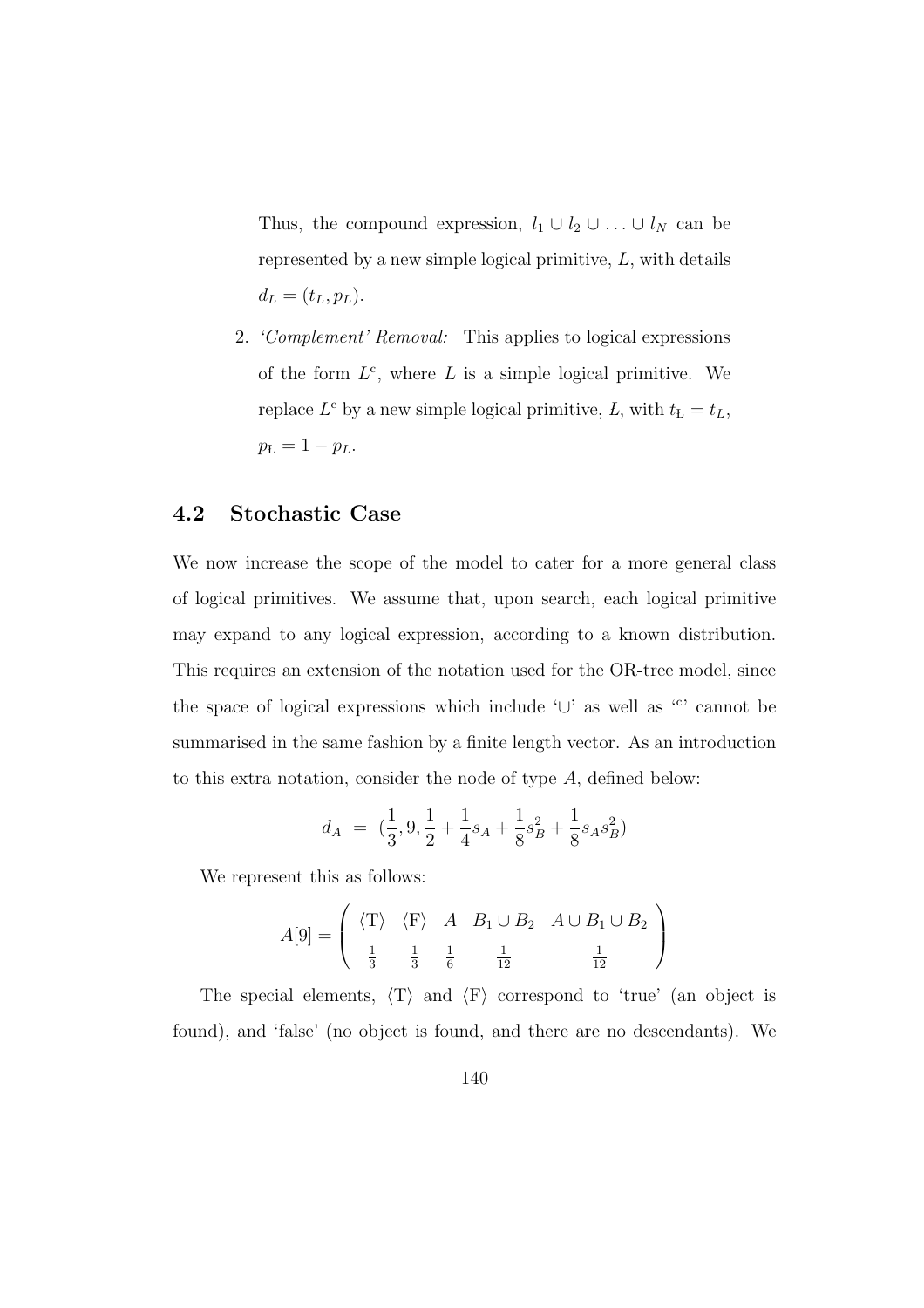shall use this form of notation wherever necessary — that is, wherever a search may give rise to an expression with a  $\lq{c}$  or  $\lq{n}'$  constructor.

As defined above, the model encompasses some problems for which the notion of 'optimal policy' is ill-defined. Consider, for example, the node type below:

$$
A[1] = \left(\begin{array}{cc} \langle T \rangle & \langle F \rangle & (A_1 \cap A_2) \cup (A_3 \cap A_4) \\ \epsilon & \epsilon & 1 - 2\epsilon \end{array}\right)
$$

For  $\epsilon = 0$ , the truth of A is obviously undecidable, since it will never expand to  $\langle T \rangle$  of  $\langle F \rangle$ . For small enough positive  $\epsilon$ , there is non-zero probability of the expression being undecidable, as can be understood from thinking of the search of A as a branching process. Such expressions, where the expected number of searches of the optimal policy is infinite, we term *intractable*, and do not address further.

Another class of expressions require only a finite number of searches, but may nevertheless be searched *ad infinitum*. As an illustration, consider the degenerate node type  $X$ , defined below:

$$
X = (A \cup B) \qquad A[1] = \begin{pmatrix} A \\ 1 \end{pmatrix} \qquad B[1] = \begin{pmatrix} \langle T \rangle \\ 1 \end{pmatrix}
$$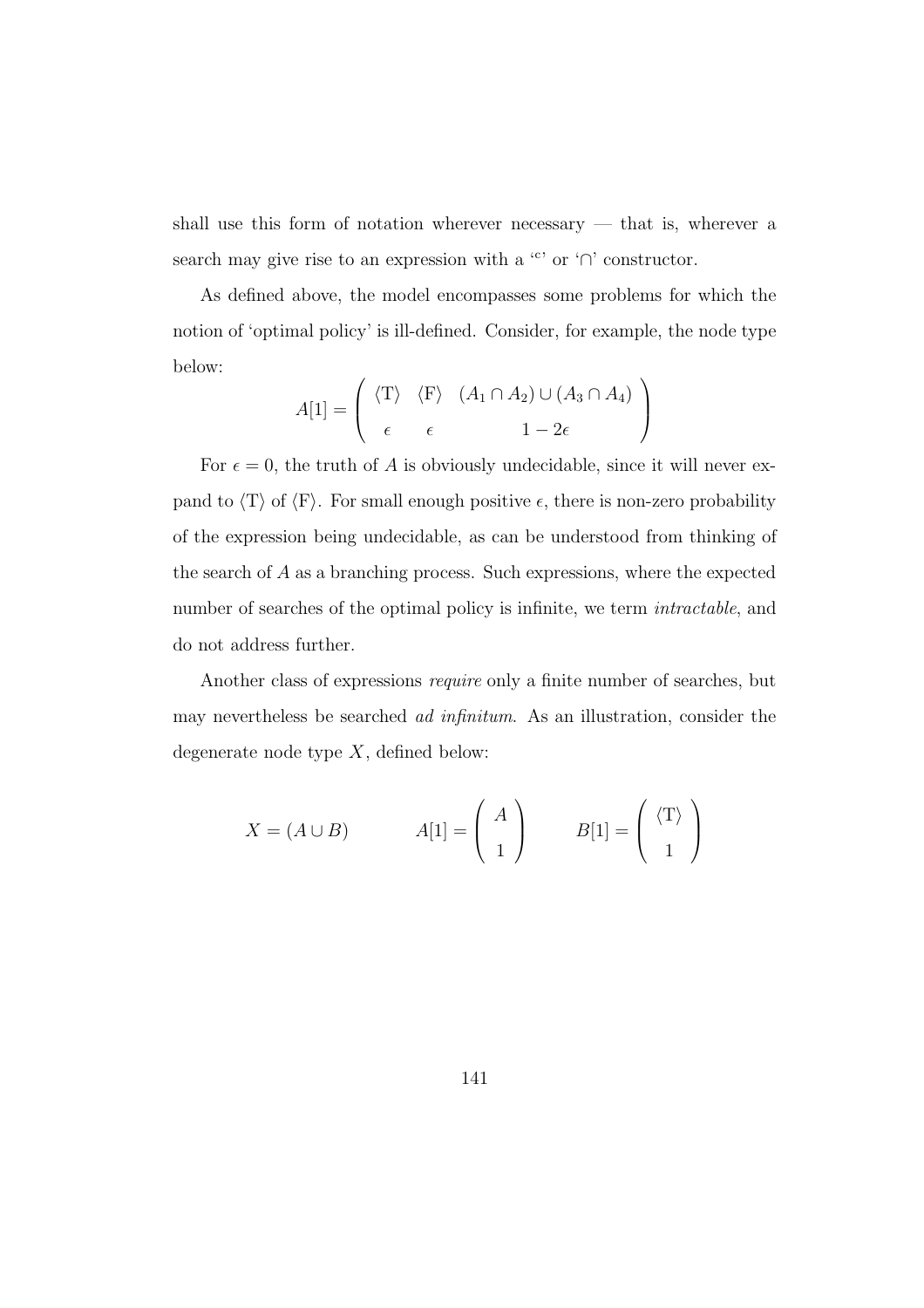## **4.3 Nature of the Optimal Policy**

Fundamental to the simplicity of the stochastic OR-tree search model is the fact that results from one part of the search tree have no influence upon how it is optimal to explore other parts of the tree. This might seem to be a simple consequence of the independence of each individual offspring distribution, but this is a necessary, not a sufficient condition for this property. In addition to this there must also be a simplicity of structure of the search model. This is satisfied in the stochastic OR-tree search model, since it is possible to deduce whether or not the goal has been met by looking at each leaf in isolation. (If an object has been discovered at any of them, it has!)

This simplicity of structure means that each part of the tree can be considered in isolation, and implies that there is an optimal policy within the class of pre-empt/resume policies. This class contains policies that dynamically choose which parts of the tree to search, but not how to search them. An obvious first question when addressing the general stochastic AND-OR tree search problem is whether there is a pre-empt/resume policy which is optimal.

Figure 27 overleaf shows two different search problems which include the sub-search of the expression Y, illustrating why a pre-empt/resume policy is not necessarily optimal. Suppose that there are two alternative policies for searching Y. Policy  $\pi_1$  allows for a quick and relatively accurate judgement to be made about whether or not Y is true. Policy  $\pi_2$  by contrast does not, but determines the truth in less time, on average.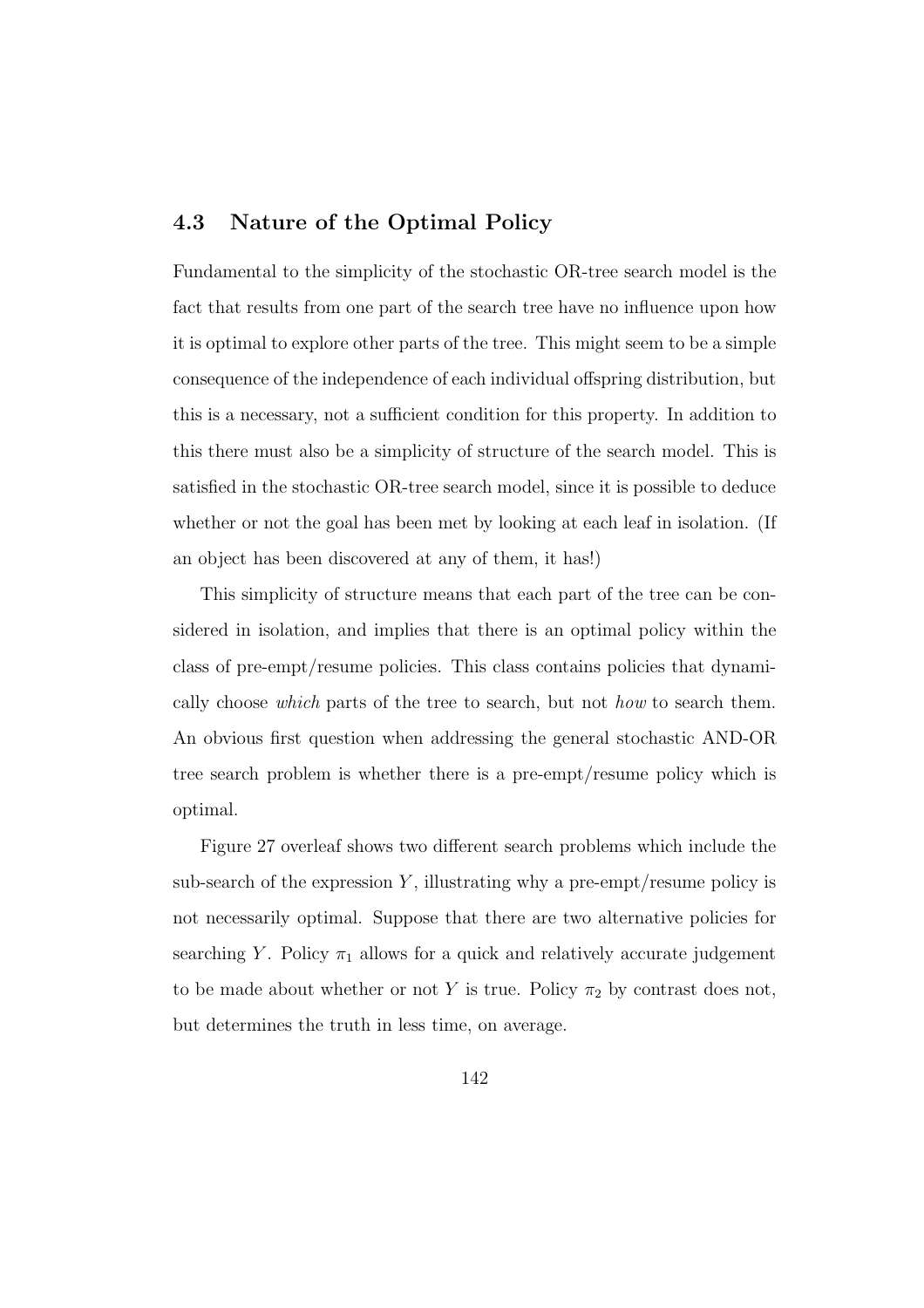

Figure 27: Different Requirements for Searching Y

Policy  $\pi_2$  is to be preferred in case (2), but not necessarily in case (1). The reason for this is that the 'intermediate information' associated with policy  $\pi_1$  is of use in case (1), since it may show that switching to search one of the  $X_i$  expressions is preferable to further search of Y. In this way, the expected time to search the overall expression can be reduced.

An example of an expression  $Y$  for which two such search policies exist is as follows:

$$
Y = (A \cup B) \qquad X = (Y_1^c \cup Y_2^c \cup \dots Y_N^c)
$$

The following node types are defined:

$$
d_A = \left(0, 1, \frac{1}{2}s_B + \frac{1}{2}s_C\right)
$$
  $d_B = \left(\frac{99}{100}, 10, 1\right)$   $d_C = \left(\frac{1}{2}, 10, 1\right)$ 

We must search one of the identical  $Y_i$ , so for definiteness assume we search  $Y_1$ . The decision to be made is therefore whether we search  $A_1$  or  $B_1$ . A little reflection on the problem will suffice to show that the optimal choice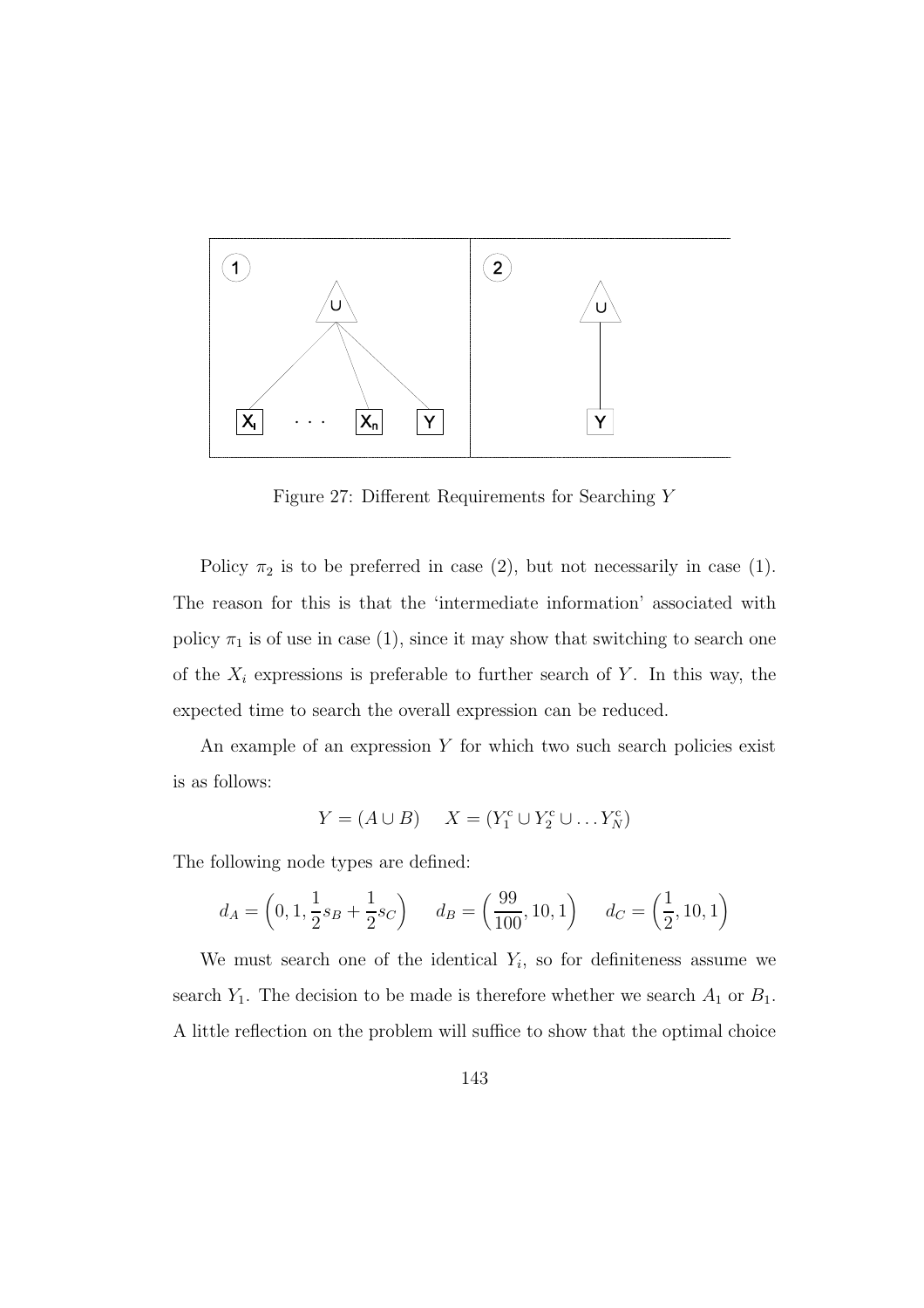

Figure 28: Pre-empt/Resume Counterexample

depends upon the value of  $N$ , thus violating non-locality and implying that optimal play cannot in general be a pre-empt/resume policy.

As  $N \to \infty$ , the probability that X is true tends to 1, and the value of refuting a single  $Y_i^c$  tends to zero. The aim of search must therefore be to prove a  $Y_i^c$  to be true, thus proving X to be true and allowing termination of the search. This is equivalent to refuting a  $Y_i$ . Bearing this in mind, it is better to start search of a  $Y_i$  by an exploratory search of  $A_i$ . If this shows the  $Y_i$  to be equivalent to  $B_{i_1} \cup B_{i_2}$ , it is optimal to 'retire' from this  $Y_i$ and choose another, until a  $Y_i$  is discovered that is equivalent to  $B_i \cup C_i$ , an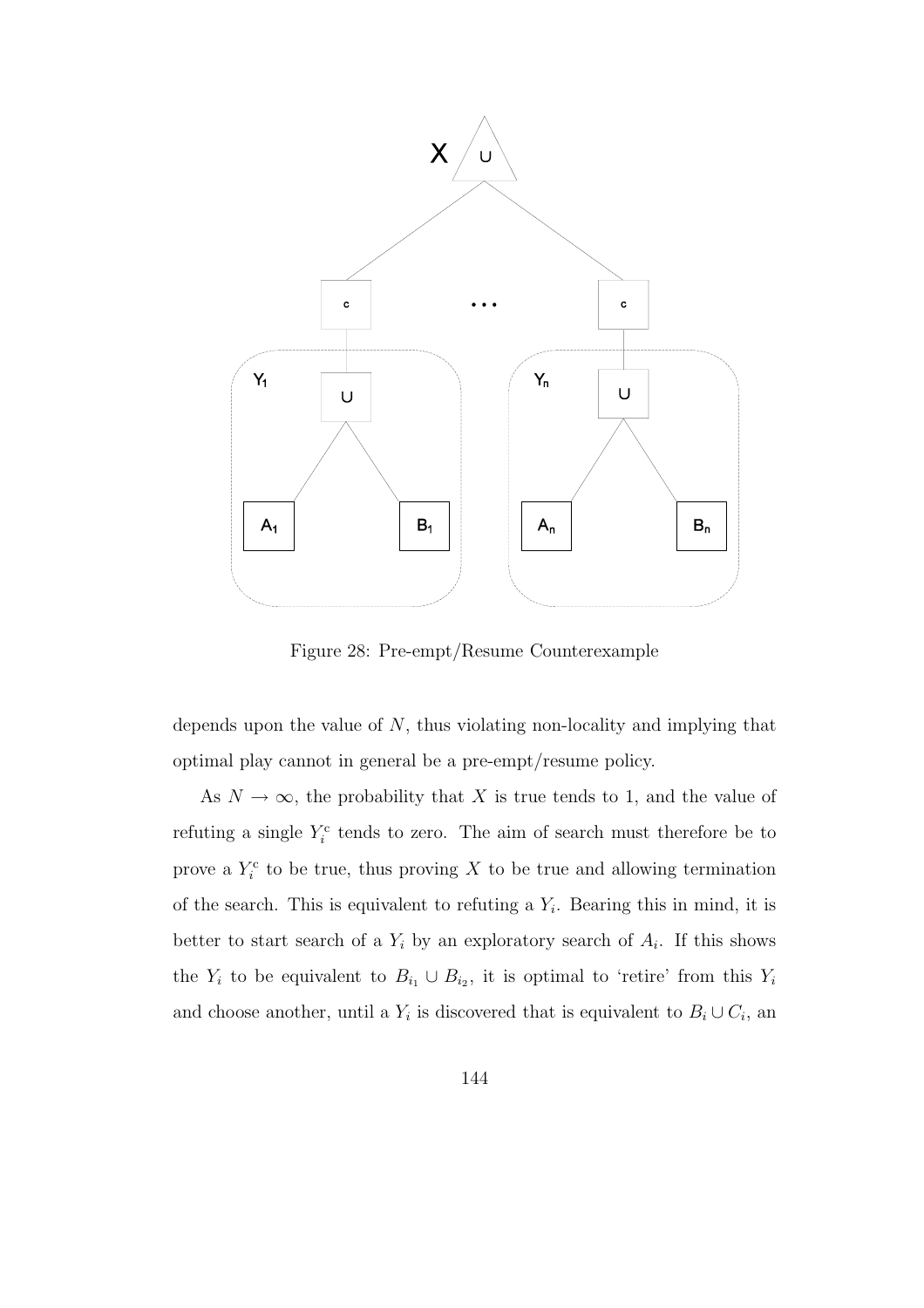expression which is 50 times more likely to be false, and so more worthy of investigation than  $B_{i_1} \cup B_{i_2}$ .

Now consider the opposite extreme,  $N = 1$ . In this case, a refutation of  $Y_1^c$  will terminate the search, showing X to be false. This can be achieved with probability  $\frac{99}{100}$  by search of  $B_1$ . Search of  $A_1$ , by contrast, offers no immediate chance of terminating the search, and, whatever node it reveals, the best node to search next will be  $B_1$ .

To recap, we find that there is no single answer to the question "How is it optimal to search the sub-expression  $Y_1$ ?"; if it has no siblings, it is optimal to begin by searching  $B_1$ , while if it has many siblings, it is optimal to begin by searching  $A_1$ .

#### **4.4 Non-optimality of Index Policies**

The counterexample described in the previous section demonstrates that the AND-OR tree search problem cannot be solved by an index in the same way that the OR-tree search problem can be solved by calculating  $\emptyset$ . We now examine the possibility of treating an AND-OR tree as an OR-tree of depth one with an infinite number of node types.

We see that an AND-OR tree can be written  $(Y_1 \cup Y_2 \dots Y_n)^c$ , as shown in Figure 29. The presence or absence of a '<sup>c</sup> ' makes no difference to the fundamental conception, which is to extend the result of the Chapter 3 by dealing with each of the  $Y_i$ 's as if it were a simple logical primitive as opposed to a compound logical expression. In general, this requires that there be a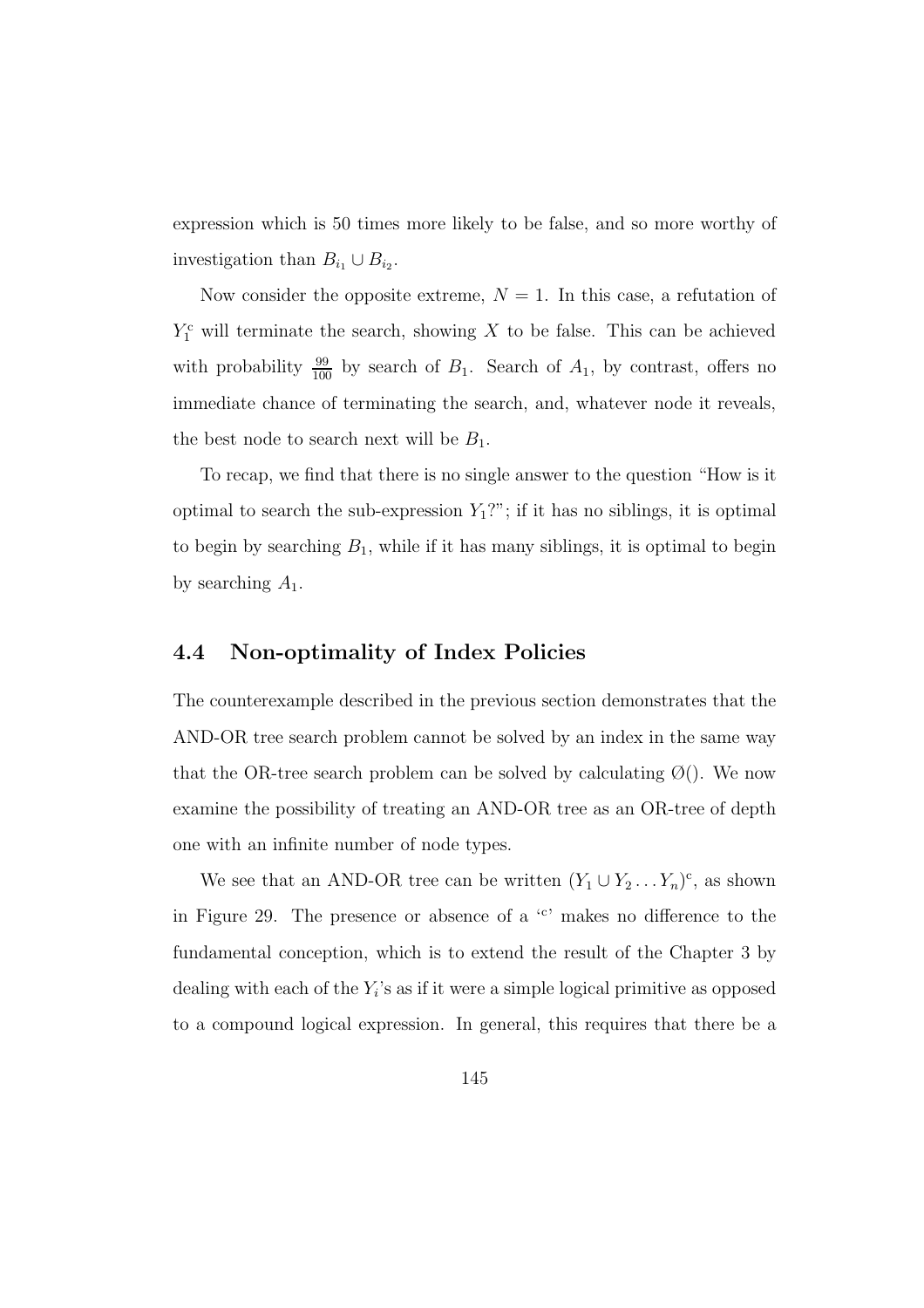

Figure 29: Viewing an AND-OR Tree as an OR Tree

countably infinite number of node types, since each  $Y_i$  may be an arbitrarily complex AND-OR expression. Even in the special case in which the  $Y_i$ cannot become arbitrarily complicated, but can be transformed by search into one of only a finite number of terms, we show by considering the preempt/resume counterexample of the previous section that this concept still presents problems.

To represent  $X$  as an OR expression, we need a state for each logical expression to which search of the  $Y_i$  can lead. For clarity, we index these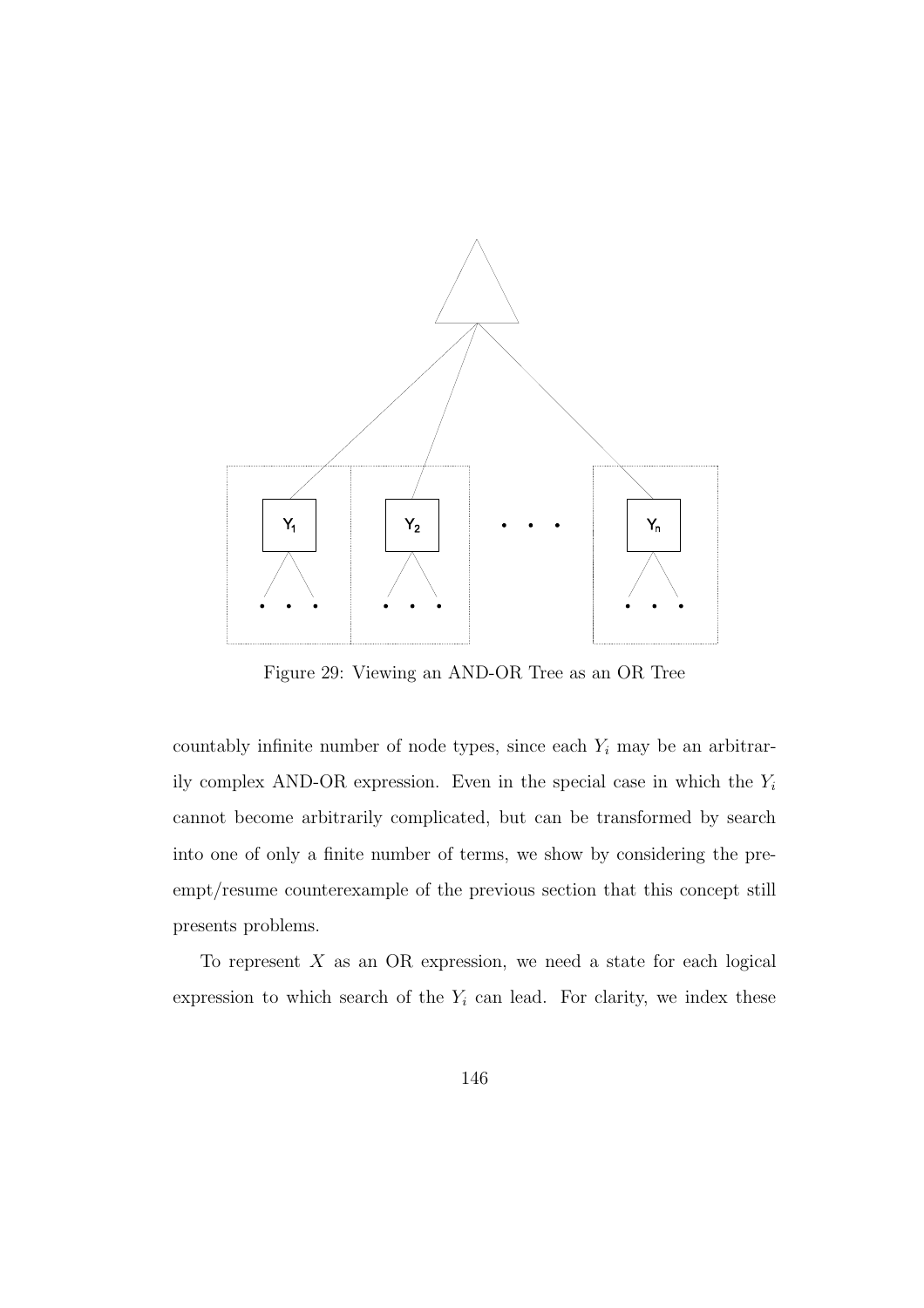states numerically:

$$
s_1 = Cc
$$
  
\n
$$
s_2 = Bc
$$
  
\n
$$
s_3 = Ac
$$
  
\n
$$
s_4 = (B \cup C)c
$$
  
\n
$$
s_5 = (B_1 \cup B_2)c
$$
  
\n
$$
s_6 = (A \cup B)c
$$

The expression  $Y$  therefore corresponds to a node of type 6, so state  $(0, 0, 0, 0, 0, 1)$ , whilst X corresponds to state  $(0, 0, 0, 0, 0, n)$ . The node types have the following characteristics:

$$
d_1 = \left(\frac{1}{2}, 10, 1\right)
$$
  
\n
$$
d_2 = \left(\frac{1}{100}, 10, 1\right)
$$
  
\n
$$
d_3 = \left(0, 1, \frac{1}{2}s_1 + \frac{1}{2}s_2\right)
$$
  
\n
$$
d_4 = \left(0, 10, \frac{99}{100} + \frac{1}{100}s_1\right) \text{ or } \left(0, 1, \frac{1}{2}s_5 + \frac{1}{2}s_6\right)
$$
  
\n
$$
d_5 = \left(0, 10, \frac{99}{100} + \frac{1}{100}s_2\right)
$$
  
\n
$$
d_6 = \left(0, 10, \frac{99}{100} + \frac{1}{100}s_3\right) \text{ or } \left(0, 10, \frac{1}{2} + \frac{1}{2}s_2\right)
$$

This problem is not yet in a form soluble by the OR-tree search model because of node types 4 and 6, which may be expanded in more than one way. In practice, since this example is small, dynamic programming can be used to deduce the optimal policy. Whilst a general solution seems an unlikely prospect, use of points made in Section 3.9 may prove sufficient to allow an ad hoc solution by dynamic programming to some specific classes of problems.